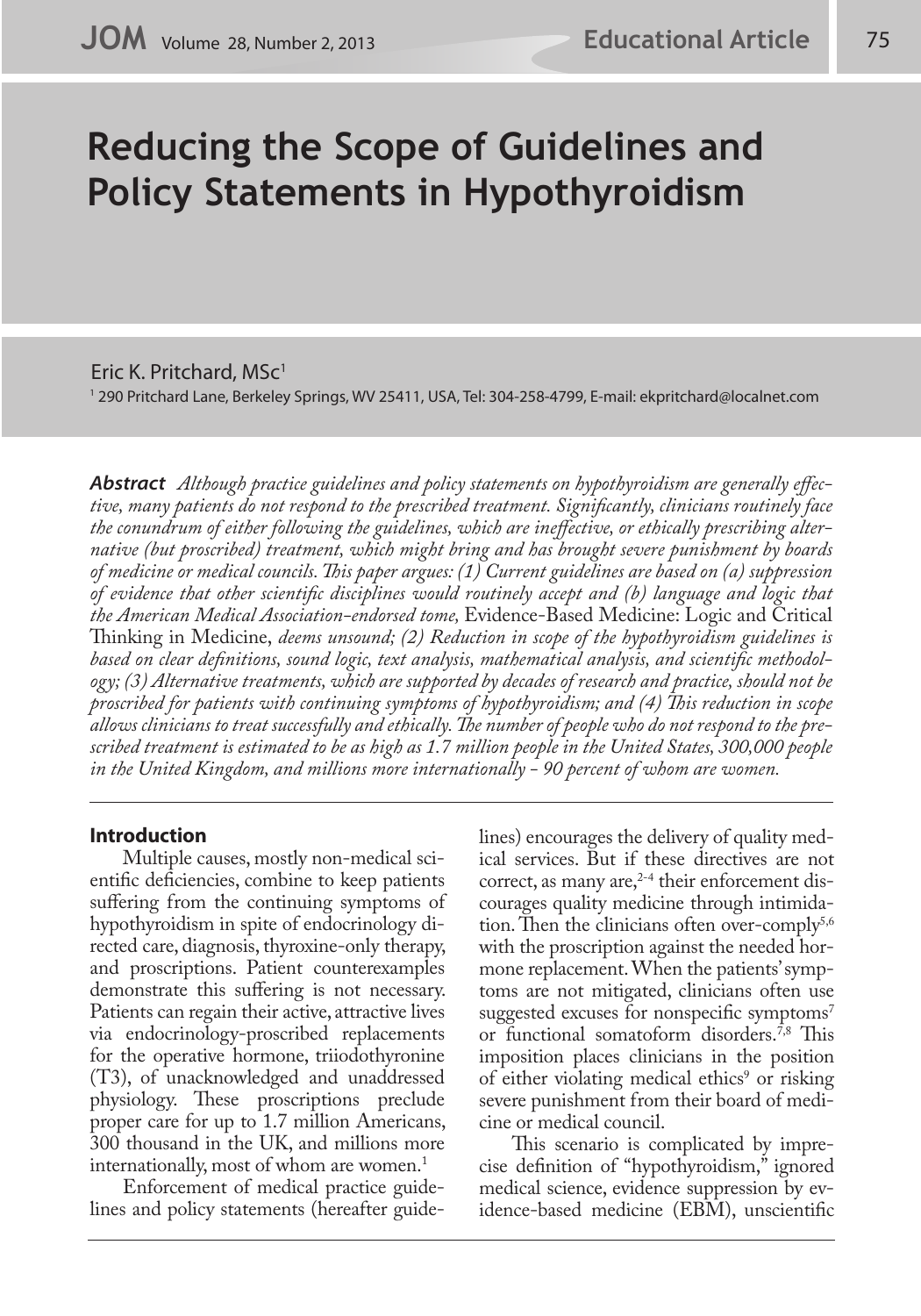study conclusions, and further considerations for not banning the proscribed hormone replacement.

## **Scope of Review**

First, this review explores the background, case law, definitions, the greater thyroid system (GTS), the lack of capability, patient counterexamples, and EBM.

Second, it examines the meta-analyses of several studies of the effectiveness of combination thyroxnine (T4) triiodothyronine (T3) studies using literature searches, subject selection, dose selection, statistical studies, and conclusions.

Third, it investigates other considerations for not banning triiodothyronine (T3) replacement therapies: medically accepted challenge, de-challenge, re-challenge (CDR) test logic, differential diagnostic protocol, serum T3 variation, heart attacks, and bone loss.

## **Surrounding Environment**

Reducing the physiological scope of the hypothyroidism guidelines requires knowledge of influences outside of medicine, law, language, physiology, counterexamples, and EBM.

# **Case Law Showing the Impact of Government Enforcement of Guidelines**

Medical boards/councils often discipline clinicians who do not follow the treatment standards. When clinicians run afoul of custom and medical practice guidelines, they invite investigation, fines, and loss of license.5,6 The US Supreme Court recognized the fear of investigation and punishment in *Goldfarb v. Virginia State Bar*. 5 Even without a history of adverse action by guideline enforcers, the fear instilled was sufficient to make the guideline effectively mandatory. A clinician who treats a patient in a manner that is not prescribed by medical associations has either exceptional courage or temerity.

 The study of hypothyroidism shows a few clinicians have effectively treated patients by violating medical guidelines and customs. Although an argument could be made about their temerity, it is more likely that their behavior arose from ethical feelings and a greater sense of ethics and duty to ease their patients' suffering and to change that which is contrary to the best interests of the patient.<sup>9</sup>

A US federal appeals court cited *Goldfarb* in a case against the American Medical Association (AMA) by chiropractors represented by *Wilk.6* The AMA created two policy statements. The first statement deemed any professional corporation with unscientific practitioners was unethical. The second statement declared chiropractic an unscientific profession. After years of litigation, the court found that chiropractic helped patients and was scientific. However, during the 15 years of litigation, patients suffered because the potentially enforced standard treatments were based on faulty science and opinion. This study will show an analogous situation exists today surrounding potentially enforced hypothyroidism guidelines.

## **Definitions and Greater Thyroid System**

Two definitions of hypothyroidism are commonly used.10 The proper definition, generally used by medical professionals, the "clinical consequences of deficient secretion by the thyroid gland," implicates the thyroid gland primarily and the rest of the hypothalamuspituitary-thyroid (HPT) axis secondarily. The other definition, "clinical consequences of deficient thyroid hormones in the body," implicates the whole GTS, Figure 1, including the HPT axis (the upper half) and the *postthyroid physiology* (the lower half).

Two physiologically different definitions produce confusion, misdiagnosis, and overcompliance. The first definition is the basis for thyroid function tests. But the symptomoriented second definition is used by patients when their symptoms of hypothyroidism continue. Thus, patient-clinician conversations are confusing, aggravating, and rarely productive.

The potential for medical prosecution<sup>5,6</sup> forces over-compliance. Consequently, T3 is not prescribed even when needed by deficient post-thyroid physiology.

Guidelines<sup>11-18</sup> focus on the behavior of the thyroid gland by assaying (1) its input, the thyroid-stimulating hormone (TSH); (2) its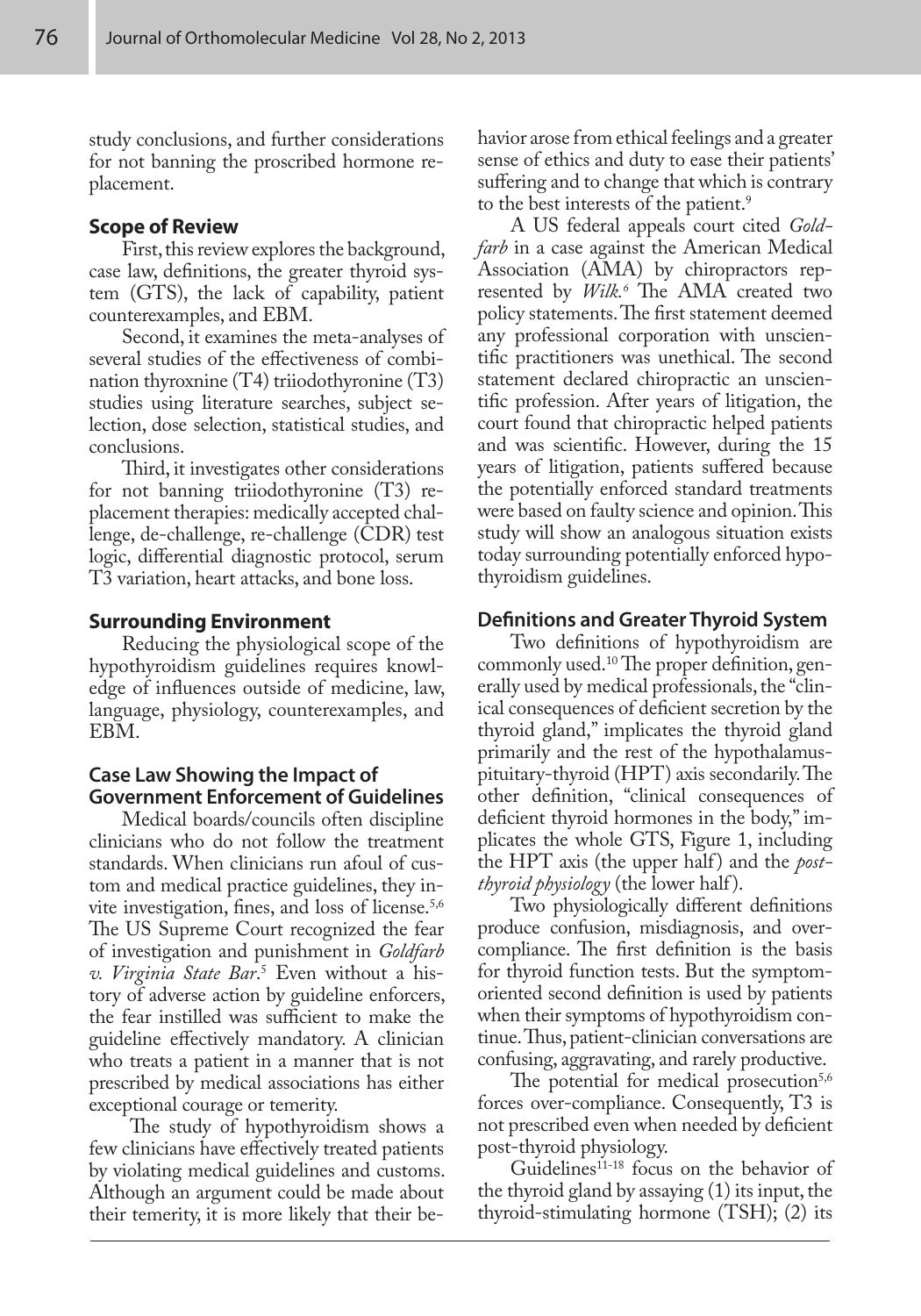primary output, thyroxine  $(T4)$ ; and  $(3)$  its internal operation via antibodies. Often only TSH is assayed. Post-thyroid physiology is given so little attention<sup>19-22</sup> that the guidelines neither include nor disclaim the following:

1. Peripheral conversion sites of T4 to T3.20

2. Peripheral cellular hormone receptors of T3.19

3. Intracellular use of T3 to regulate the energy-producing respiratory cycle.<sup>21</sup>

4. Clearance of serum communicated hormones including T3. (Urine measurements of T3 require serum clearance.<sup>22</sup>)

**Figure 1** (p.78) shows the relationships among the thyroid-related glands and functions. Brain signals excite the hypothalamus to produce the thyroid-releasing hormone (TRH). The pituitary gland compares TRH with circulating T3 and T4 and produces the thyroid-stimulating hormone (TSH). The thyroid responds to the TSH by producing all of the thyroxine, T4, and 20 percent of the required triiodothyronine, T3. These facts are acknowledged by the endocrinology establishment, without qualification.

The peripheral conversion<sup>20</sup> takes in  $T4$ from the thyroid gland and produces T3 and reverse T3 (rT3) by removing an iodine atom from the thyroxine molecule. Although 20 percent of the body's T3 is produced by the thyroid gland, 80 percent is produced elsewhere, notably the liver (60 percent). The conversion sites on the heart, brain, and other organs produce the other 20 percent.

Peripheral cellular hormone reception was discovered in 1967.<sup>19</sup> It accepts T3 for intracellular use. This T3 up-regulates the respiratory cycle in the mitochondria, $21$  which produces energy and by-products of carbon dioxide and water from blood sugar and oxygen. The T3 and water are then cleared from the blood by the kidneys while the lungs (not shown) clear the carbon dioxide. The clearance action by the kidneys is proven by the fact that T3 can be measured in the urine.<sup>22</sup> (Without clearance the hormones would accumulate, and soon the body would be thyrotoxic.)

Note: these operations depend upon a

delicate chemical infrastructure, which must produce T3 and T4 in precise amounts. Both T3 and T4 product descriptions, for example, list many requirements and interactions,  $23,24$ including adequate adrenal support. Although some have claimed that T4 is the active ingredient inside the nucleus, a prominent endocrinologist claimed the following in a 2005 Food and Drug Administration meeting: *"T3 is the active ingredient, and it's the thing that accounts for the thyroid hormone action. As I've been reminded many times, there are no intracellular events that we know that can be described by T4 at the level of the nucleus. Only T3. T4 is not the active compound. Likewise, the site of action is in the nucleus." 25*

A mountain of evidence suggests that the symptoms of hypothyroidism are impacted by the GTS. To answer the calls from within endocrinology and medicine<sup>26</sup> for greater clarity, this evidence needs to be included in the discussion. As will be shown, this evidence has been suppressed.

# **Lack of Compatibility**

The lack of recognition of the post-thyroid physiology and lack of appreciation for the effects of post-thyroid deficiencies creates a compatibility issue between established hypothyroidism care and the care for postthyroid deficiencies. These deficiencies reduce the connection between thyroid function and symptoms of hypothyroidism. This disconnection diminishes the value of thyroid function tests and begs the question: Should we be concerned for chemical hyperthyroidism (primarily over-suppressed TSH) without clinical hyperthyroidism? This lack of compatibility was observed:

"*It is of special interest that some patients with severe biochemical hypothyroidism had only mild clinical signs, whereas other patients with minor biochemical changes had quite severe clinical manifestations. Thus, we assume that tissue hypothyroidism at the peripheral target organs must be different in the individual patient.27*

# **Inadequate Diagnostics**

Post-thyroid or tissue deficiencies are not only not assayed but dismissed, and their as-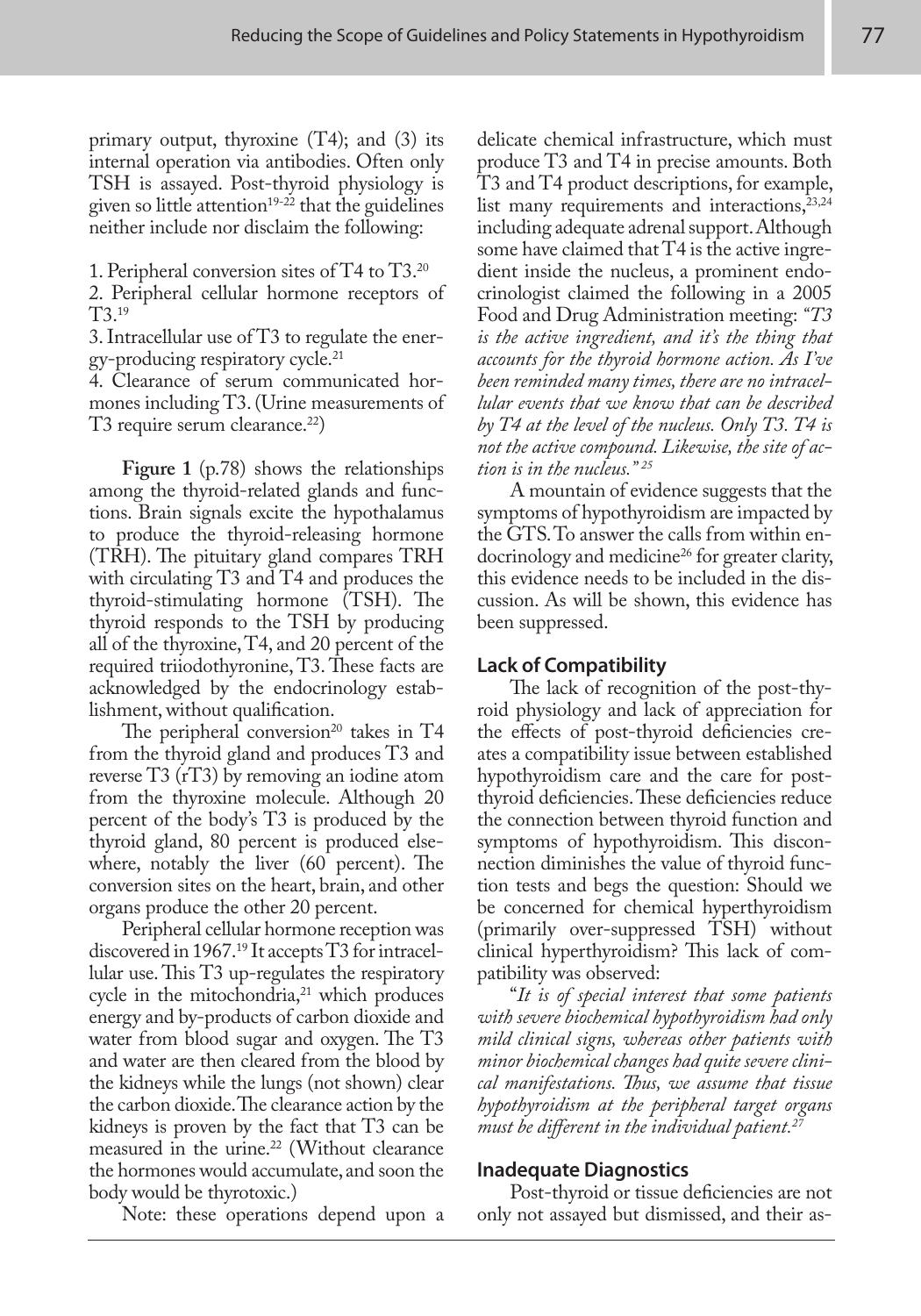



says often proscribed. But the post-thyroid physiology should be assayed because it separates the thyroid diagnostics from the production of symptoms by several functions. For example, if only TSH is assayed, then there are four functions between the pituitary gland and the production of symptoms: the thyroid

gland, peripheral conversion of T4 to T3, peripheral cellular hormone reception of T3, and mitochondria use of T3 plus clearance by the kidneys. If TSH and T4 is assayed, then three functions are ignored: peripheral conversion, peripheral cellular hormone reception, and mitochondria plus clearance by the kidneys.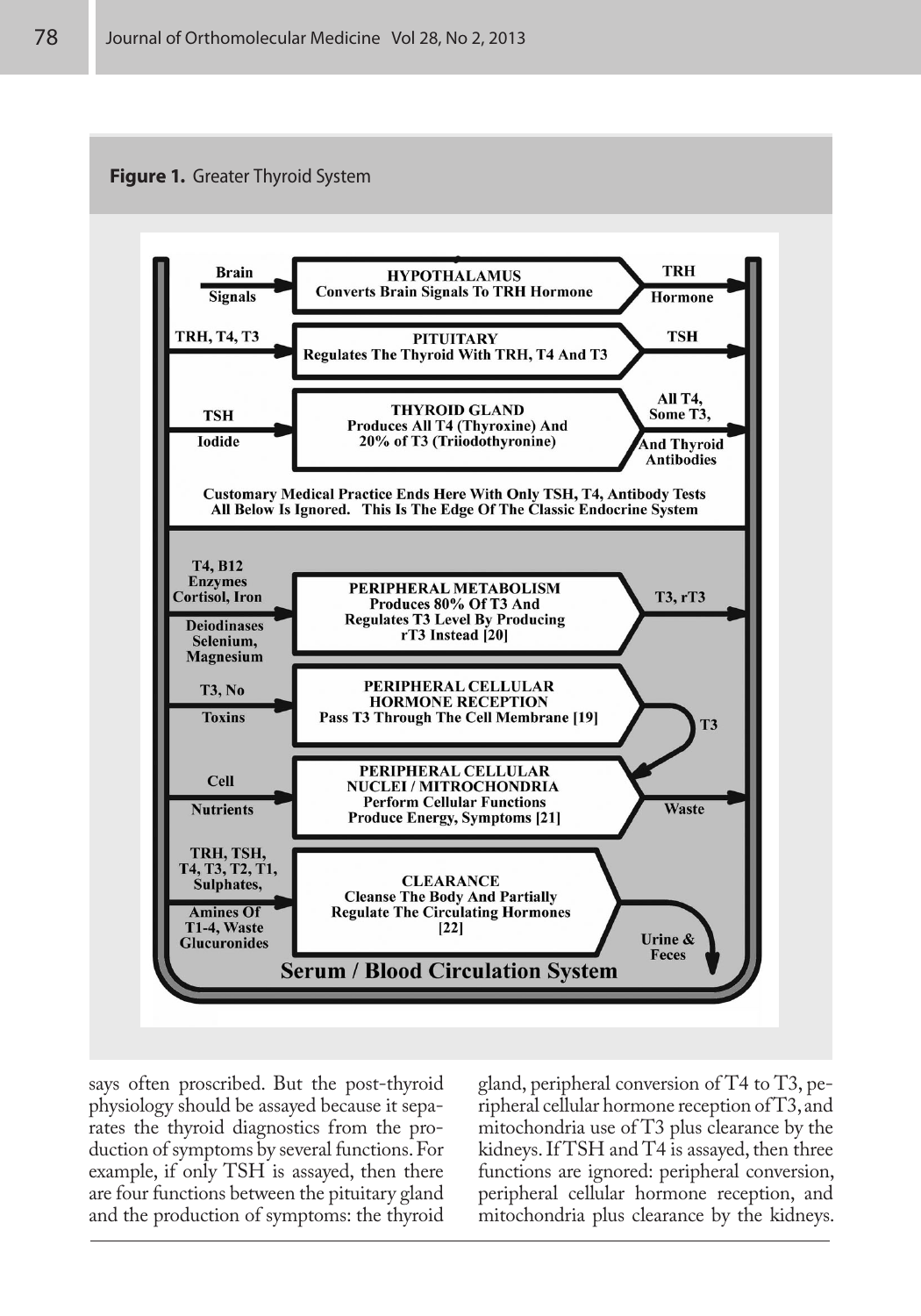Since these functions can be deficient (or excessive clearance) they can diminish the T3 up-regulation of the respiratory cycle, reduce the body's energy production, and increase the production of symptoms.

Obviously with the dismissal of postthyroid assays, clinicians attempting to care for patients with the continuing symptoms of hypothyroidism do not have sufficient information. This lack of information makes the existence of counterexamples reasonable.

# **Counterexamples**

Science has long recognized counterexamples as valuable clues. Counterexamples bring attention to outliers and encourage the reexamination of hypotheses. Consider Earnest Rutherford. In 1911 at his suggestion, Hans Geiger and Ernest Marsden created a simple experiment, shooting alpha particles through a gold foil. As predicted, most of the alpha particles traveled straight through the foil. However, to their great surprise, they discovered that a very tiny percentage was deflected. A small fraction was deflected at very large angles. The counterexamples–the one in 10,000 electrons that did not fit the theory– forced Rutherford to reexamine a cherished paradigm. By paying attention to counterexamples, Rutherford and his colleagues ushered in a new era for atomic physics.

Counterexamples are an integral part of sciences because all sciences are based upon observations, which are not exhaustive. Existing outliers may not be noticed initially and may become a counterexample later.<sup>28,29</sup> Indeed, the lack of counterexamples is the best evidence of good science.<sup>30</sup> Contrary to medicine, the proscription of all T3-containing therapies has many patient counterexamples.

# **Evidence-Based Medicine**

EBM promotes meta-analyses of randomized clinical trials as the most truthful, and hence the highest form of evidence. Consequently, lower forms of evidence, including counterexamples, 31,32 are routinely dismissed: *If the study wasn't randomized, we'd suggest that you stop reading it and go on to the next article*. 31

# **Meta-Analyses on Combination T3-T4 Therapies**

Meta-analyses or reviews examine a facet of medicine. These reviews start by searching literature and examining the selected literature for subject selection and continue with experimental methods, data analyses, and conclusion. All of these must logically support the current medical guidelines on hypothyroidism. They do not.

# **Literature Search and Selection**

The literature searches taken by three meta-analyses $33-35$  considered only 11, 9, and 9 studies respectively out of more than 500 relevant studies.<sup>33</sup> Thus, the investigations were reduced by 98 percent. Among the studies *not* considered were:

1. Post-thyroid physiology.19-22

2. Warnings that T4-only therapy failed to mitigate the symptoms of hypothyroidism in some patients;<sup>36</sup>

3. Verification of euthyroid hypometabolism, finding symptoms similar to hypothyroidism, and consequential production of patient counterexamples;<sup>37</sup>

4. Studies disagreeing with the meta-analyses' conclusions;<sup>38,39</sup>

5. T3 being more active than  $T4,40$  which suggests the meta-analyses examined a special situation, subjects whose post-thyroid physiology was *not* deficient; and

6. Study and proper treatment of patients failed by endocrinology, finding symptoms similar to hypothyroidism, and consequential production of patient counterexamples.<sup>22</sup>

The dismissal of applicable literature renders the analysis and conclusions of the metaanalyses dubious as demonstrated in the following three sections.

# **Subject Selection in T3/T4 Study RCTs**

The first logical basis for the study conclusion is subject selection. The subject selections of most hypothyroidism studies are those with thyroiditis and/or thyroid destruction by surgery or radioiodine therapy.<sup>33</sup> Therefore, all of these subjects need T4. There is no note of subjects with post-thyroid deficiency and consequently would require T3.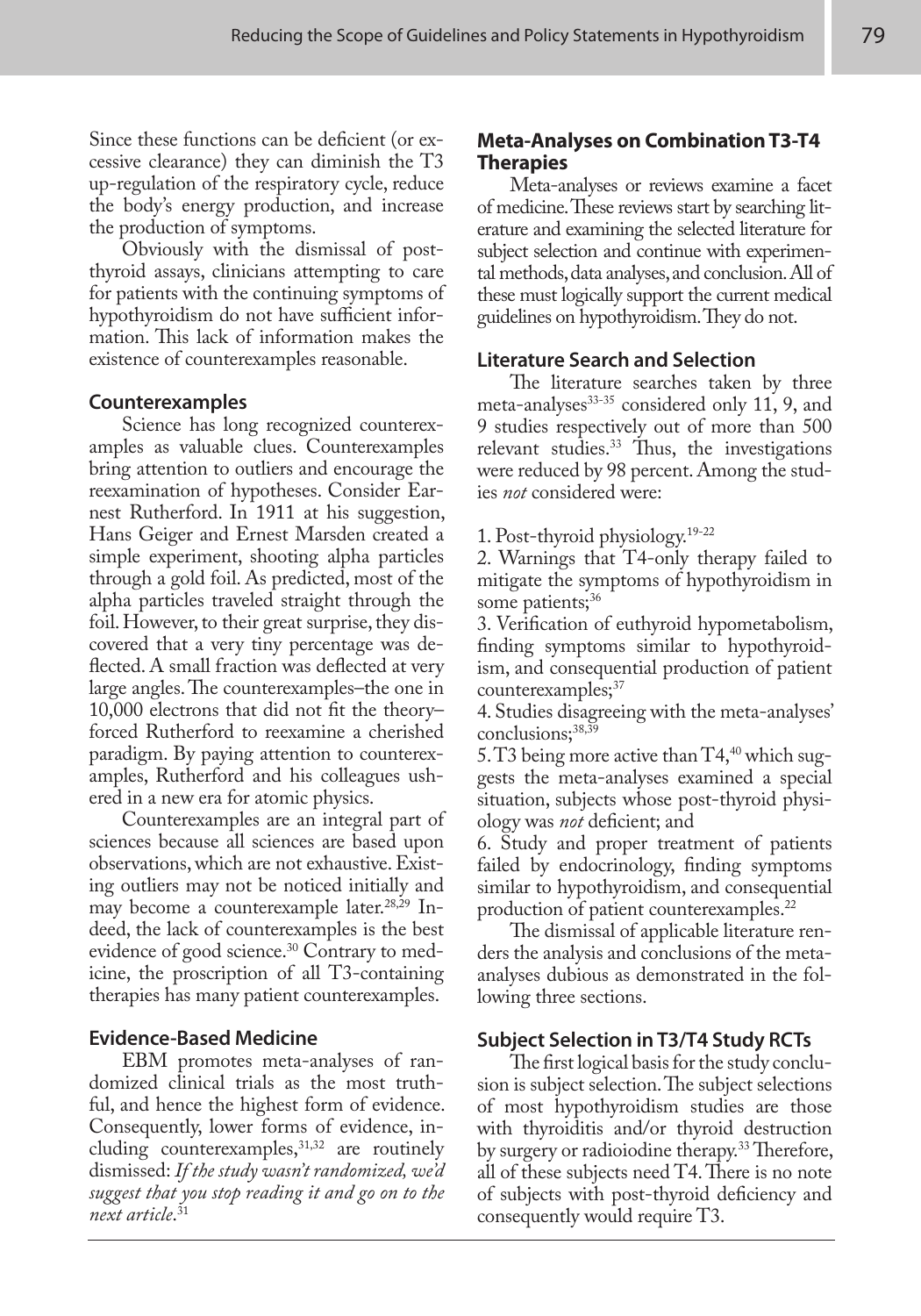## **Dose Selection in T3/T4 Study RCTs**

The second logical basis for a conclusion is the actions taken, i.e., the doses given to the subjects. Most subjects received T3 below its adult starting dose of 25 mcg/day.<sup>23</sup> The subjects in RCTs received T3 in some ratio to the withdrawn T4. The various RCTs used T4:T3 ratios of 14:1, 10:1, and 5:1. Subsequent research by the US National Institutes of Health (NIH) found the therapeutic equivalence was 3:1.41 Thus, most of the subjects were under treated with the T3/T4 combination. In light of the NIH finding, the conclusion that T3 therapy is never needed is invalid.

# **Implications of the Statistical Analyses of the Studies**

The third logical basis for a conclusion is the analysis of the data. All three meta-analyses<sup>33-35</sup> used basic statistical analyses, which find mean and standard deviation. These averaging techniques mute the recognition of the low occurrence rate phenomenon.<sup>42</sup> Those with post-thyroid deficiencies have a low occurrence rate.<sup>1</sup> Thus, their impact on the study is minimized. Consequently, their support of the conclusion is also limited.

# **Conclusion of Meta-analyses of T3/T4 Study RCTs**

The good news for the majority of patients is the meta-analyses $33-35$  do support the T4only therapy for deficient secretion by the thyroid gland. The bad news for endocrinology is there is no factual support in the meta-analyses to apply the T4-only therapy to post-thyroid physiology because the meta-analyses:

1. Ignore approximately 98 percent of relevant literature, including studies<sup>19-22,35-41</sup> and patient counterexamples;<sup>22,37,43</sup>

2. Do not reconcile their conclusions with contradictory facts;

3. Select subjects who probably did not have post-thyroid deficiencies;

4. Provide combination therapies of lower therapeutic value than T4-only therapy; and 5. Use statistical methods that reduce the im-

pact of low occurrence rate phenomenon. Since the meta-analyses do not support

the T4-only therapy for the post-thyroid physiology, unqualified proscriptions for T3 containing therapies in practice guidelines are not valid. This reduction in scope of sciences is not unique. The scope of Newtonian physics, the study of motion, was limited by Einstein's Theory of Relativity because Newtonian physics does not account for the limiting effects of traveling near the speed of light.

## **Reduction in Scope Specifics**

With the above, when logic and critical thinking is applied to practice guidelines, they are found in error and consequently lacking truth when applied to post-thyroid deficiencies.

## **Text Analysis**

The texts of guidelines<sup>11-18</sup> must support the proscription of T3-containing therapies. However, a text analysis<sup>44</sup> finds none address the potential for post-thyroid deficiencies causing the symptoms of hypothyroidism. They only consider the thyroid gland and possibly functionally preceding glands.

#### **Illogical Proscriptions**

A recent hypothyroidism statement<sup>18</sup> and a recent guideline<sup>12</sup> have become more restrictive as shown by the 12 quotations below. Each one is rebutted using principles found in AMA endorsed *Evidence-Based Medicine: Logic and Critical Thinking in Medicine*: 45

1. *Patients with suspected primary hypothyroidism should only be diagnosed with blood tests including measurement of TSH.18* Two questions immediately arise:

a. If the patient's TSH is below the hypothyroidism level, as it would be with euthyroid hypometabolism,<sup>37</sup> can primary hypothyroidism be suspected from their common symptoms? This is not clear.<sup>26,45</sup>

b. Who will suspect primary hypothyroidism, the clinician or the medical council/ board? The potential for discipline<sup>5,6</sup> is not clear.<sup>26,45</sup>

2. *Patients with primary hypothyroidism should be treated with T4 using levothyroxine tablets alone<sup>18</sup>* is a requirement based upon suppressed evidence45 for coexisting post-thyroid deficiencies<sup>19-22,36-40</sup> and consequently oversimplifies the prescription.<sup>45</sup>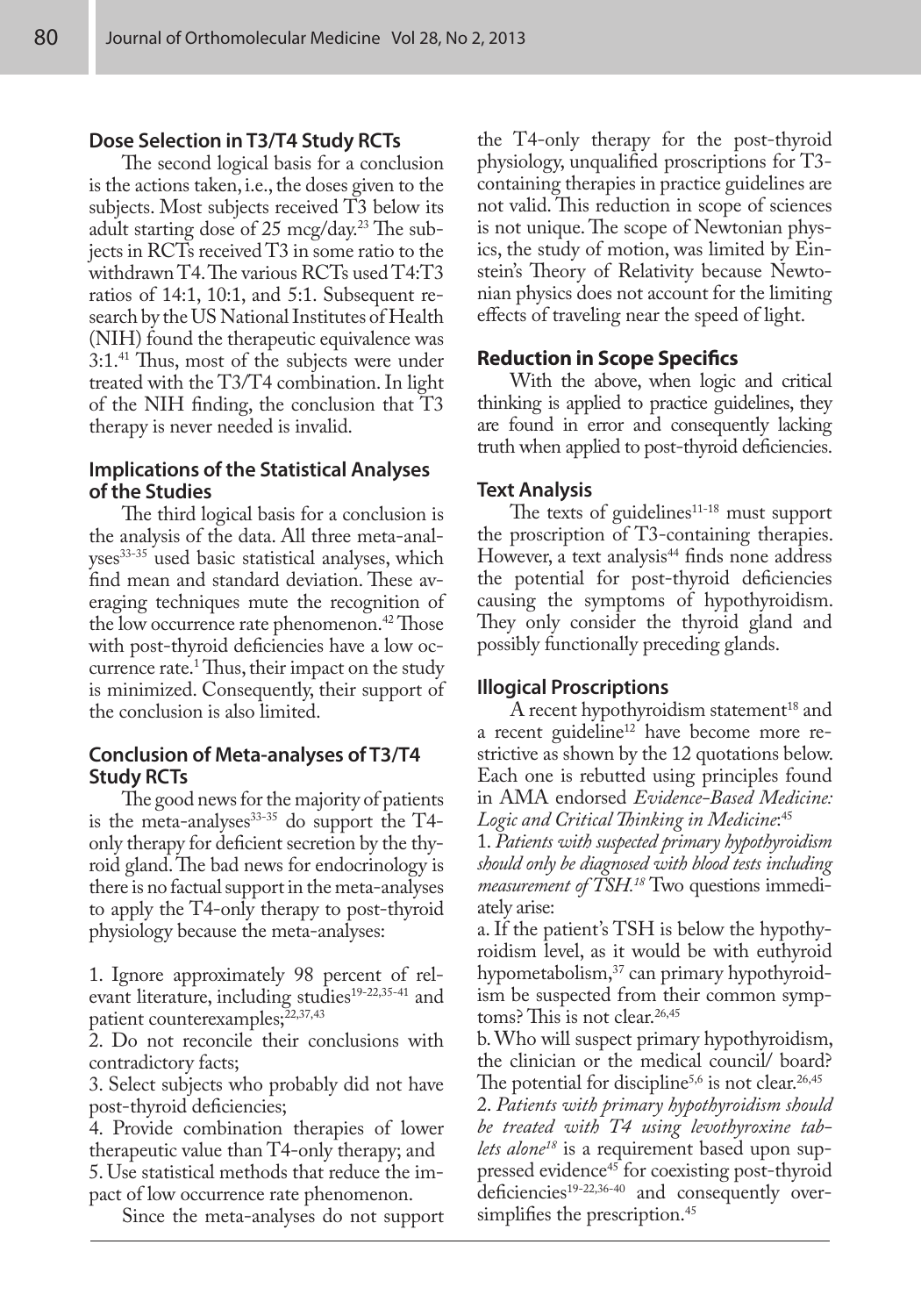3. *There is no indication for the prescription of T4 or any preparation containing thyroid hormones to patients with thyroid blood tests within the reference ranges*. 18 This position is refuted by the greater activity of low serum  $T3,40$  the existence of euthyroid hypometabolism,<sup>37</sup> the proper care of endocrinology's failures,<sup>22</sup> medical science,19-22,36-40 and the experiences of patient counterexamples.22,37,43 "No indication" stems from the suppression of evidence.<sup>45</sup>

4. *In patients with suspected primary hypothyroidism there is no indication for the prescription of T4 or any preparation containing thyroid hormones to patients with thyroid blood tests initially within the normal range*. 18 This position is also refuted by the existence of euthyroid hypometabolism<sup>37</sup> and is an oversimplification and a suppression of evidence.<sup>45</sup>

5. *The College does not support the use of thyroid extracts or thyroxine and T3 combinations without further validated research published in peer-reviewed journals.18* This position is unassailable only if the evidence found in peerreviewed journals, numerous papers, and T3 therapies is suppressed.45

6. *Clinical scoring systems should not be used to diagnose hypothyroidism*. 18 However, clinical scoring has demonstrated the existence of non-thyroid problems,<sup>27</sup> but salient evidence is ignored and suppressed.<sup>22,45</sup>

7. *Tests such as clinical assessment of reflex relaxation time, cholesterol, and muscle enzymes should not be used to diagnose hypothyroidism*. 12 This statement is not clear  $26,45$  since the definition<sup>10</sup> of "hypothyroidism" is not stipulated. Also, these tests, as well as basal temperature<sup>46</sup> and basal metabolism rate, indicate postthyroid deficiencies. Although not definitive, these tests provide a viable rationale for further examination.<sup>46</sup>

8. *Serum total T3 or assessment of serum free T3 should not be done to diagnose hypothyroidism*. 12 This guidance is not clear<sup>10,26,45</sup> and suppresses the evidence of potential T3 deficiency.<sup>45</sup>

9. *Thyroid hormones should not be used to treat symptoms suggestive of hypothyroidism without biochemical confirmation of the diagnosis*. 12 This guidance ignores the potential for euthyroid hypometabolism<sup>22,37</sup> or any other post-thyroid physiology deficiency, which often require in-

direct testing of cellular energy production.<sup>21</sup> Again evidence is suppressed and clarity is lacking.<sup>26,45</sup>

*10. There is no evidence to support using desiccated thyroid hormone in preference toT4 monotherapy in the treatment of hypothyroidism and therefore desiccated thyroid hormone should not be used for the treatment of hypothyroidism*. 12 This stunning assertion contradicts a study of treating endocrinology's failures<sup>22</sup> and decades of successful prescription of desiccated thyroid.46 Evidence has been suppressed again.45

*11. The evidence does not support usingT4 and T3 combinations to treat hypothyroidism.12* The suppression evidence in meta-analyses per EBM33-  $35$  makes this fallacious<sup>45</sup> position possible.

12. *Patients with hypothyroidism should be treated withT4 monotherapy12* has two problems. Since the definition<sup>10</sup> of "hypothyroidism" is not stipulated, the statement is not clear.<sup>26,45</sup> Furthermore, this statement does not consider the potential for coexisting deficiencies in the post-thyroid physiology, which requires T3 replacement.

The 12 rebuttals above stem from medical practice's refusal to address the role of postthyroid physiology. Far from being based on all available evidence, the guidelines governing the diagnosis and treatment of hypothyroidism ignore hundreds of studies, papers, and anecdotal evidence that stretch back approximately 100 years.

# **Absurdity**

The T3-hormone basis of the post-thyroid physiology<sup>19-21,40</sup> plus counterexamples<sup>22,28-30-</sup> ,37,43 makes proscriptions against T3-containing therapies for post-thyroid deficiencies absurd, since the philosophy of hormone replacement is to replace the deficient hormone.<sup>47</sup> But, the enforcement<sup>5,6</sup> of guidelines makes this absurdity mandatory. This situation invites this admonition: *No legislature directs courts to follow the plain meaning of a statute when it leads to absurd results*. 48

# **Further Considerations for Not Banning T3**

The prescription of T3 containing hormone replacements is also adversely influenced by opinion and false diagnostics. These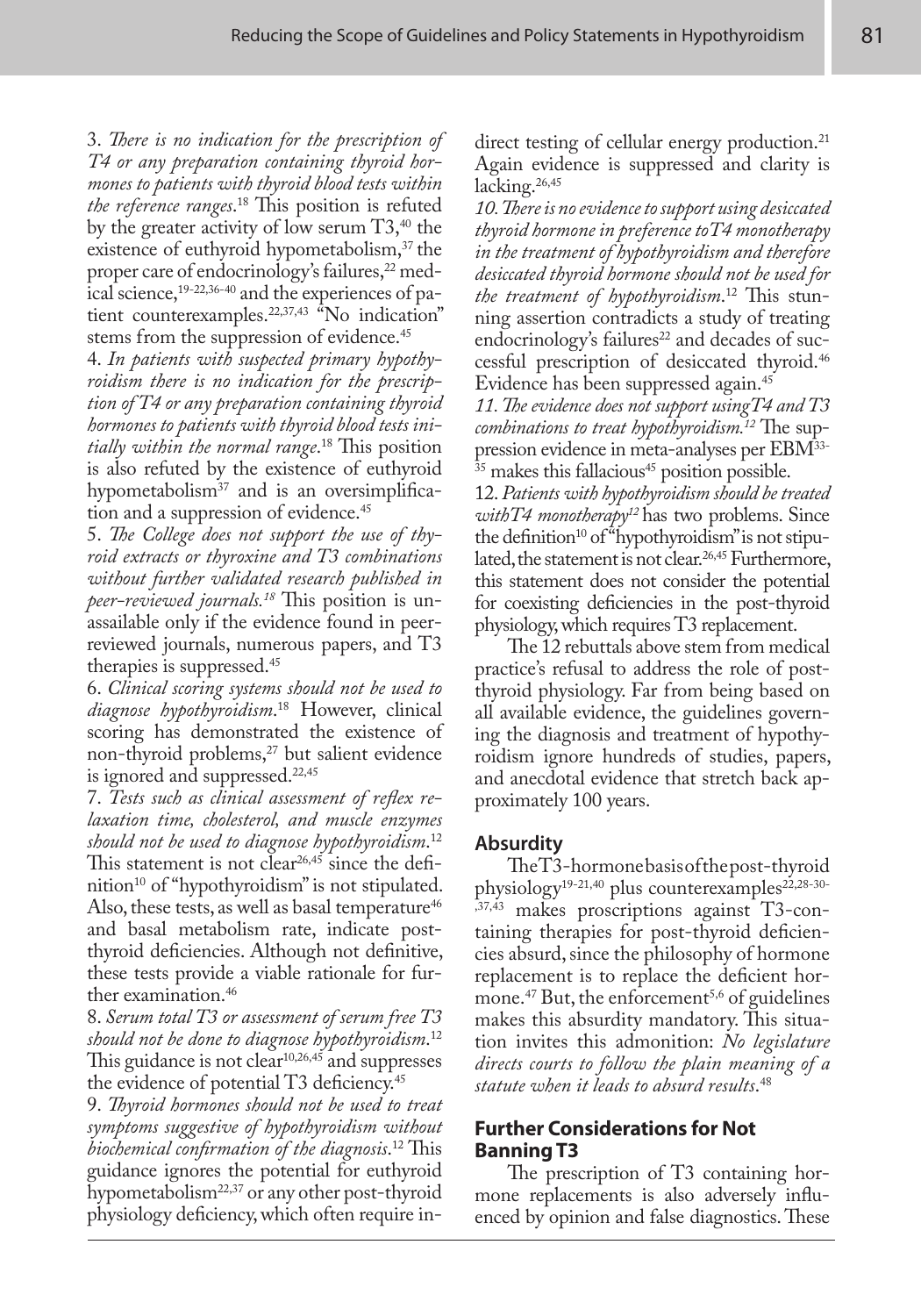misconceptions must be defeated to allow clinicians the freedom to properly treat postthyroid deficiencies.

# **Challenge, De-Challenge, Re-challenge (CDR) Testing**

A heightened form of counterexamples is the medically accepted CDR (challenge, de-challenge, re-challenge) test.49 Consider a woman who tested negative for hypothyroidism but benefitted from T3 treatments. She was so fatigued that she found minimal household chores exhausting. Her clinician noted that the thyroid was low but in the normal range. Soon afterwards she fainted, fell, and broke her leg. The emergency room clinician, concerned about the possibility of myxedema coma, recognized the thyroidrelated problem and prescribed T3.

1. Challenge: In the emergency room she was too weak to lift her ankle-to-hip cast, so she had to be admitted. Ten days after receiving T3, her vitality returned and she could be released.

 2. De-challenge: After twenty years of receiving T3, the woman's new clinician refused to prescribe T3, and her symptoms quickly returned.

 3. Re-challenge: She found another clinician who did prescribe T3, and her symptoms disappeared.

This woman apparently suffered from euthyroid hypometabolism.37 This far-fromisolated example powerfully contradicts the meta-analyses $^{33-35}$  claim that T3 is ineffective. This example also claims T3 is effective for some patients.

# **Excuses for Failure versus Differential Diagnostic Protocol**

When the T4-only therapy fails, clinicians offer excuses that the patient has "nonspecific symptoms" or "functional somatoform disorders."7,8 But, these excuses are not properly based because these untestable diagnoses can only be made after all physical possibilities have been eliminated. This is a fundamental requirement of the logic of differential diagnoses. Obviously, the process of elimination is only successful if *all*

of the potential unknown causes are eliminated by testing. The completeness of the list of unknown causes depends upon the state of medical science.50 These excuses are improper since medical science discloses the four post-thyroid functions<sup>19-22</sup> shown in the gray area of the GTS, Figure 1, which are *not* currently tested, directly or indirectly.

# **Serum T3 Variation - An Alleged T3 Danger**

Endocrinology claims T3 treatment is dangerous because it creates excessive variation of T3 in the serum or blood.7 On the basis of this claim, testing on human subjects has been proscribed because it would be unethical.51 However, the claim that T3 has a half-life<sup>23</sup> suggests the exponential decay analysis associated with radioactive material can be used. The goal of this analysis (see Appendix 1 for a mathematical derivation) is to demonstrate that the T3 variation is well within the variation allowed by the "normal" range for serum T3 and potentially as low as the circadian variation.<sup>52</sup> Then by appropriate titration, the variation is always within the normal range.

The "normal" range maximum-to-minimum ratio is 2.5:1. A strong circadian variation is  $1.2:1.^{52}$  The analysis results for various half-lives versus numbers of treatments per day are shown in **Table 1** (p.83). It is quite possible by taking T3 a few times a day to have a variation substantially less than the "normal" range and can be as low as circadian variation, particularly since the half-life for T3 is often claimed to be 2.5 days.<sup>23</sup> This analysis is consistent with the successful use of T3 by patient counterexamples. Please note that therapy requirements must also be met.23,24

# **T3 Treatment's Alleged Heart Attack Danger**

Excessive T3 has also been associated with heart attacks. A long-term study of 1,569 patients treated properly with establishment-dismissed desiccated thyroid showed a significantly lower rate of heart attacks than found in the five thousand sub-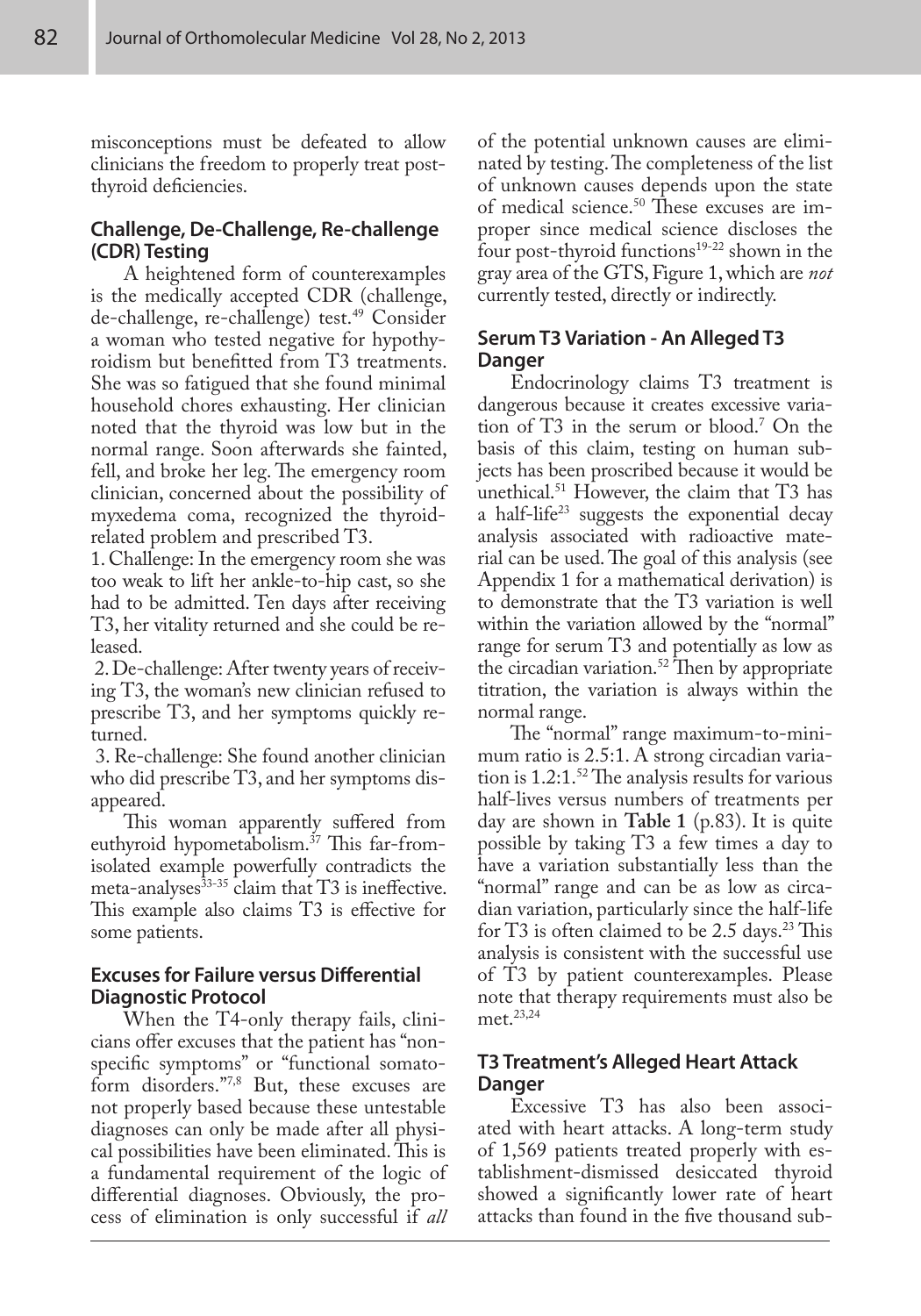| <b>T3 Half-Life</b><br>(Days)<br>(h) | Max/Min<br>Ratio for $n=1$<br>Dose per Day | Max/Min<br>Ratio for $n=2$<br>Doses per Day | Max/Min<br>Ratio for $n=3$<br>Doses per Day | Max/Min<br>Ratio for $n=4$<br>Doses per Day |
|--------------------------------------|--------------------------------------------|---------------------------------------------|---------------------------------------------|---------------------------------------------|
| 0.75                                 | 2.52                                       | 1.587                                       | 1.361                                       | 1.26                                        |
| 1.0                                  | 2.0                                        | 1.414                                       | 1.26                                        | 1.189                                       |
| 1.5                                  | 1.587                                      | 1.26                                        | 1.167                                       | 1.122                                       |
| 2.0                                  | 1.414                                      | 1.189                                       | 1.122                                       | 1.091                                       |
| 2.5                                  | 1.32                                       | 1.149                                       | 1.097                                       | 1.072                                       |

| Table 1. Maximum to Minimum Ratios (R) for Various Half-Lives and Doses Per Day |  |  |  |
|---------------------------------------------------------------------------------|--|--|--|
|---------------------------------------------------------------------------------|--|--|--|

ject Framingham study.<sup>46</sup> Based upon the Framingham study, there should have been 22 heart attacks among the 1,569 patients instead of only four. Furthermore, patients who quit taking desiccated thyroid had heart attacks more often, nominally at the Framingham rate.

The improper prescription for T3 must also be considered since the GTS is dismissed and not tested. Among the nonspecific symptoms of hypothyroidism are those of fatigue $53$ and low body temperature.<sup>54</sup> There is doubt that needs rectifying.

# **T3 Treatment's Bone De-Calcification**

Bone de-calcification has been associated with hyperthyroidism and associated excessive T3 levels. However, excessive serum T3 levels are an indirect measure of intracellular behavior. As Figure 1 demonstrates, there are still more factors to consider, such as peripheral cellular hormone reception and the chemistry required for intracellular operation. A study found cellular receptor defects could produce bone loss even when the subject/patient has normal hormone levels.<sup>55</sup> Again, the embedded assumption by endocrinology that *post-thyroid physiology* never fails<sup>7</sup> creates incorrect paradigms and guidelines. In any case, valid or informed consent requires an answer to living an active, attractive life with calcium supplements or remaining fatigued and almost lifeless. That choice should be obvious.

# **Conclusion**

*And if no randomized trial has been carried out for our patient's predicament, we must follow the trail to the next best external evidence and work from there*. 32

The following factors contribute to the misdiagnosis of millions of patients, mostly women, who suffer from the symptoms of hypothyroidism in spite of therapy.<sup>1</sup> Taken together, they are a breath-taking indictment of the hypothyroidism practice. Patients suffering from the untreated chronic symptoms of hypothyroidism are not suffering for the lack of scientific medical facts. They are suffering from endocrinology's cavalier disregard of the basics of science:

1. Overemphasis on the thyroid gland and preceding glands

a. The overemphasis has focused testing on thyroid gland deficiencies and has ignored the potential impact of post-thyroid deficiencies.

b. Physiologically different definitions for "hypothyroidism" blur this distinction and create confusion.

c. The ignored post-thyroid physiology rationalizes the existence of patient counterexamples as shown by the GTS.

d. Post-thyroid functions must be considered in differential diagnostics.

e. The existence of post-thyroid physiology reduces the valid application of excuses for failing to mitigate the symptoms of hypothyroidism.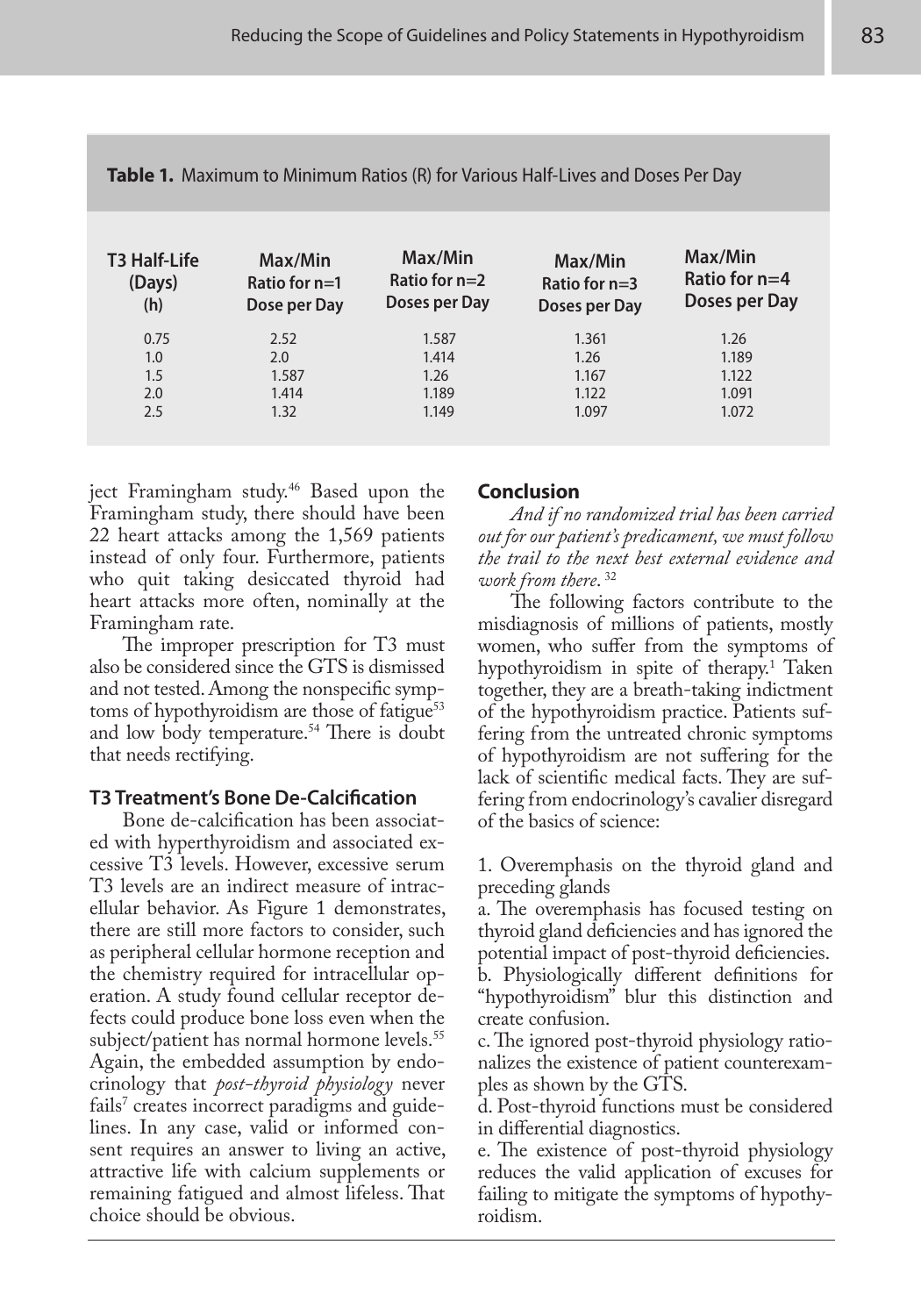## 2. Errors of EBM

a. Reliance on EBM encourages and condones the suppression of most medical studies.

b. This suppression of evidence, especially counterexamples, runs counter to good scientific practices and necessarily leads to false inferences and conclusions.

c. The statistical analysis used in hypothyroidism meta-analyses mute the existence of counterexamples since their occurrence rate is low.

d. Strikingly, the muting of counterexamples also does not support the absolute nature of the T4-only guidelines.

## 3. Coerciveness of the guidelines

a. Guidelines are effectively mandatory, placing clinicians in a difficult position when the T4-only therapy fails. They must choose between their medical ethics and the potential loss of their career.

b. Clinicians who understandably refuse to violate the guidelines are left to make excuses that are not supported by medicine's differential diagnostic protocol and probably medical science.

c. Most clinicians misdiagnose their suffering patients and/or prescribe treatments that do little to alleviate symptoms and nothing to cure the disease.

d. Consequently, millions of people around the world, mostly women, suffer unnecessarily.

There are solutions to the unnecessary suffering by patients with chronic symptoms of hypothyroidism. The easy solution is to reduce the scope or medical jurisdiction of hypothyroidism guidelines to not encompass post-thyroid deficiencies. The more difficult solution is to embrace the GTS and produce guidelines that help clinicians to successfully diagnose and treat patients with post-thyroid dysfunctions.

# **Acknowledgments**

The author appreciates the discussions and critiques with Dr. Malcolm Maclean and the proof reading by his wife, Linda Pritchard, and extensive editing efforts by his brother, Brian J. Pritchard.

# **Competing Interests**

The author declares that he has no competing interests.

## **References**

- 1. Saravanan P, Chau F, Roberts N, et al: Psychological well-being in patients on 'adequate' doses of Lthyroxine. results of a large, controlled communitybased questionnaire study. *Clin Endocrinol,* 2002; 57: 577-585
- 2. Shaneyfelt TM, Mayo-Smith MF, Rothwangl J: Are guidelines following guidelines? *JAMA,* 1999; 281: 1900-1905.
- 3. Grilli R, Magrini N, Penna A, et al: Practice guidelines developed by specialty societies: the need for a critical appraisal. *Lancet,* 2000; 355: 103-106.
- 4. Burgers JS, Fervers B, Haugh M, et al: International assessment of the quality of clinical practice guidelines in oncology using the appraisal of guidelines and research and evaluation Instrument. *J Clin Oncol,* 2004, 22: 2000-2007.
- 5. Justia.com. US Supreme Court Center. Goldfarb v. Virginia State Bar, 421 U.S. 773 (1975). Retrieved<br>from: *[www.supreme.justia.com/cases/federal/* from: *[www.supreme.justia.com/cases/federal/ us/421/773/case.html]*
- 6. Public.Resource.Org, Inc. Wilk v. AMA, 719 F. 2d 207 (1983). Retrieved from: *[www.bulk.resource. org/courts.gov/c/F2/719/719.F2d.207.81-1331. html].*
- 7. American Thyroid Association. American Thyroid Association's Statement on "Wilson's Syndrome." Retrieved from: *[www.thyroid.org/american-thyroid-association-statement-on-wilsons-syndrome/].*
- 8. Weetman AP: Whose thyroid hormone replacement is it anyway? *Clin Endocrinol,* 2006; 64: 231- 233.
- 9. American Medical Association. E-1.001 Principals of Medical Ethics. Retrieved from: *[www. ama-assn.org/resources/doc/PolicyFinder/policyfiles/ HnE/E-1.001.HTM]*
- 10. Pritchard EK. The linguistic etiologies of thyroxine-resistant hypothyroidism. *Thyroid Science,*2006; 1: 1-8.
- 11. Baskin HJ: American Association of Clinical Endocrinologists medical guidelines for clinical practice for the evaluation and treatment of hyperthyroidism and hypothyroidism. *Endocrine Practice,* 2002; 8: 457-467.
- 12. Garber JR, Cobin RH, Gharib H, et al: Clinical practice guidelines for hypothyroidism in adults: co-sponsored by the American Association of Clinical Endocrinologists and the American Thyroid Association. *Endocr Pract,* 2012; 11: 1-207.
- 13. Singer PA, Cooper DS, Levy EG, et al: Treatment guidelines for patients with hyperthyroidism and hypothyroidism. Standards of Care Committee, American Thyroid Association. *JAMA,* 1995; 273: 808-812.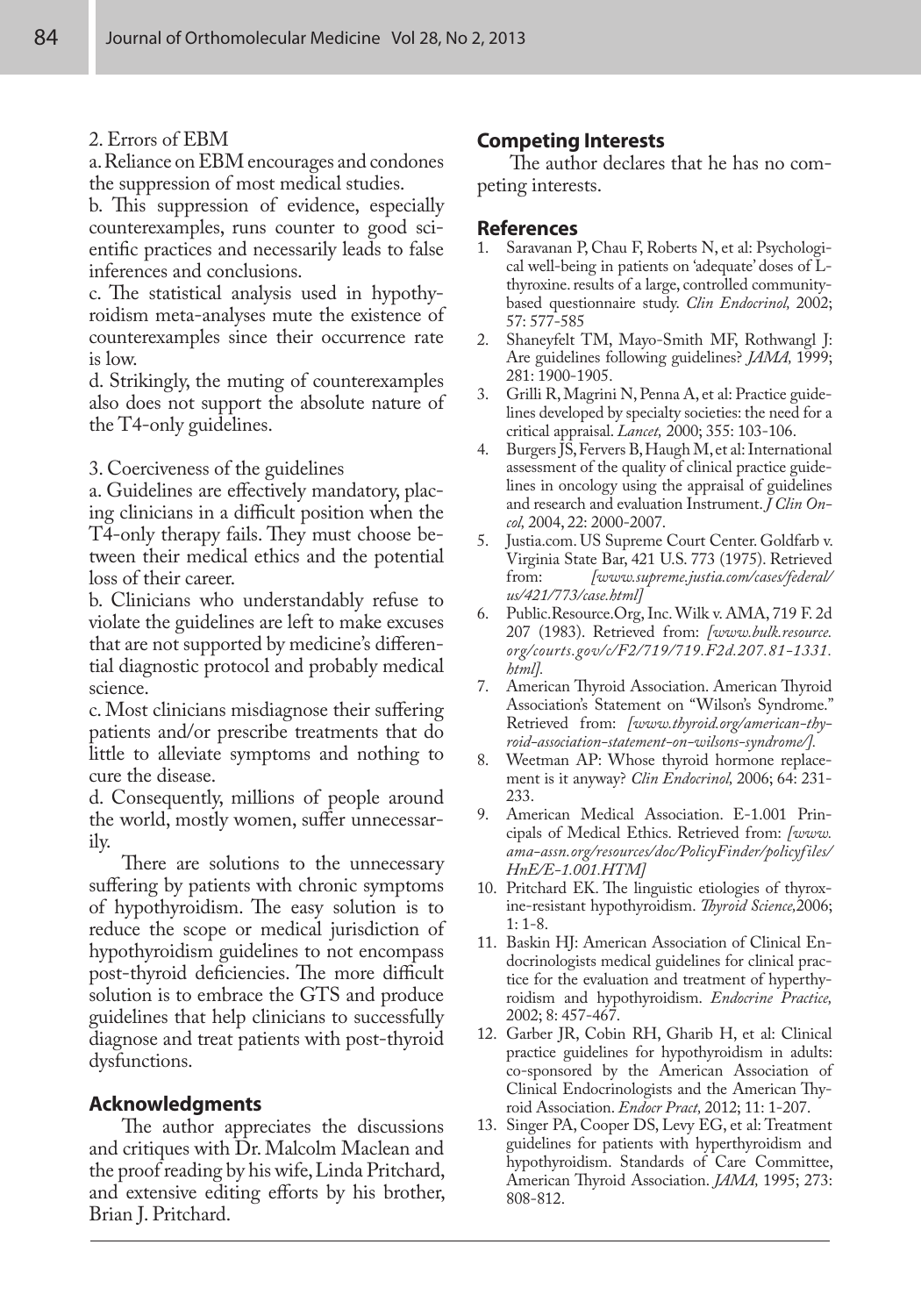- 14. Levy EG, Ridgway EC, Wartofsky L: Algorithms for diagnosis and management of thyroid disorders. Retrieved from: *[http: //search-pdf-files.com/ pdf/3215100-medicine-center-professor-coloradomiami].*
- 15. Vanderpump MPJ, Ahlquist JAO, Franklyn JA, et al: Consensus statement for good practice and audit measures in the management of hypothyroidism and hyperthyroidism. The Research Unit of the Royal College of Physicians of London, the Endocrinology and Diabetes Committee of the Royal College of Physicians of London, and the Society for Endocrinology. *BMJ,* 1996; 313: 539-544.
- 16. Garber JR, Hennessey JV, Lieberman JA, et al: Managing the challenges of hypothyroidism. J Fam Practice, 2006; June: S1-S8. Retrieved from: *[www. jfponline.com/uploadedFiles/Journal\_Site\_Files/Journal\_of\_Family\_Practice/supplement\_archive/Suppl\_ Hypothyroidism.pdf ].*
- 17. Kaplan MM: Clinical perspectives in the diagnosis of thyroid disease. *Clin Chem,* 1999; 45: 1377- 1383.
- 18. The Royal College of Physicians. The diagnosis and management of primary hypothyroidism. Retrieved from: *[www.rcplondon.ac.uk/resources/clinical-resources/diagnosis-and-management-primaryhypothyroidism].*
- 19. Refetoff S, Dewind LT, DeGroot LJ, et al: Syndrome combining deaf-mutism, stippled epiphyses, goiter and abnormally high PBI: possible target organ refactoriness to thyroid hormone. *J Clin Endocrinol Metab,* 1967; 27: 279-294.
- 20. Braverman LE, Ingbar SH, Keinwem S: Conversion of thyroxine (T4) to triiodothyronine (T3) in athyreotic human subjects. *J Clin Invest,* 1970; 49: 855-864.
- 21. Wrutniak-Cabello C, Casas F, Cabello G: Thyroid hormone action in mitochondria. *J Molec Endocrin,* 2001; 26: 67-77.
- 22. Baisier WV, Hertoghe J, Beekhaut W: Thyroid insufficiency? Is thyroxine the only valuable drug? *J Nutr Environ Med,* 2001; 11: 159-166.
- 23. Cytomel®. Retrieved from: *[www.accessdata.fda. gov/drugsatfda\_docs/label/2002/10379s47lbl.pdf ].*
- 24. Synthroid®. Retrieved from: *[www.rxabbvie.com/ pdf/Synthroid.pdf ].*
- 25. Joint Public Meeting on Bioequivalence of Levothyroxine Sodium. FDA. Retrieved from: *[www.fda.gov/downloads/Drugs/DrugSafety/PostmarketDrugSafetyInformationforPatientsandProviders/UCM161288.doc]. pp 144-145*
- 26. Mechanick JI, Bergman DA, Braithwaite SS, et al: AACE. American Association of Clinical Endocrinologists Protocol for Standardized Production of Clinical Practice Guidelines. Retrieved from: [www.aace.com/files/gl-standards.pdf].
- 27. Zulewski H, Muller B, Exer P, et al: Estimation of tissue hypothyroidism by a new clinical score: evaluation of patients with various grades of hypothyroidism and controls. *J Clin Endocrinol Met,* 1997;

82: 771-776.

- 28. *Center for Occupational Research and Development. CORD Geometry.* Upper Saddle River, NJ. South-Western Educational Publishing. 1999; 2-5.
- 29. Geisler NL, Brooks RM: *Come, Let Us Reason: An Introduction to Logical Thinking.* Grand Rapids, MI. Baker Book House. 1990.
- 30. Popper KR: *Conjectures and Refutations. The Growth of Scientific Knowledge.* New York, NY. Routledge Classics. 2003; 43-51.
- 31. Sackett, DL, Rosenberg MC, Muir Gray JA, et al: Evidence Base Medicine: What it is and what it isn't. *BMJ,* 1996; 312: 71-72.
- 32. Sackett, DL, Straus, SE, Richardson WS, et al: *Evidence-based medicine: how to practice and teach EBM. 2nd edition.* Edinburgh, UK. Churchill Livingstone. 2000.
- 33. Grozinsky-Glasberg S, Fraser A, Nahshoni E, et al: Thyroxine-triiodothyronine combination therapy versus thyroxine monotherapy for clinical hypothyroidism: meta-analysis of randomized controlled trials. *J Clin Endocrin Metab,* 2006; 91: 2592-2599.
- 34. Joffe RT, Brimacombe M, Levitt AJ, et al: Treatment of clinical hypothyroidism with thyroxine and triiodothyronine: a literature review and metaanalysis. *Psychomatics,* 2007; 48: 379-384.
- 35. Escobar-Morreale H, Botella-Carretero JI, Escobar del Rey F, et al: Treatment of hypothyroidism with combinations of levothyroxine plus liothyronine, *J Clin Endocrinol Met,* 2005; 90: 4946-4954.
- 36. Means JH: Lectures on the thyroid. Cambridge, MA. Harvard University Press. 1954; 48-49.
- 37. Goldberg M: The case for euthyroid hypometabolism. *Am J Med Sci,* 1960; 240: 479-493.
- 38. Taylor S, Kapur M, Adie R: Combined thyroxine and triiodothyronine for thyroid replacement therapy. *BMJ,* 1970; 2: 270-271.
- 39. Gullo D, Latina A, Frasca F, et al: Levothyroxine monotherapy cannot guarantee euthyroidism in all athyreotic patients. PLoS One, 2011: 6(8): e22552.
- 40. Gross J, Pitt-Rivers R: 3: 5: 3'-Triiodothyronine Physiological Activity. *Biochem J,* 1953; 53: 652- 657.
- 41. Celi FS, Zemskova M, Linderman JD, et al: The pharmacodynamic equivalence of levothyroxine and liothyronine. A randomized, double-blind, cross-over study in thyroidectomized patients. *Clin Endocrinol,* 2010; 72: 709-715.
- 42. Kent D, Hayward R: When averages hide individual differences in clinical trials. *AmSci,* 2007; 95: 60-69.
- 43. Thyroid Patient Advocacy. Patient Stories the good - the bad and the ugly! Retrieved from: *[www.tpauk.com/articles/].*
- 44. Scalia A, Garner BA: *Making Your Case The Art of Persuading Judges.* St. Paul, MN. Thompson West. 2008; 44.
- 45. Jenicek M, Hitchcock DL: *Evidence-Based Practice: Logic and Critical Thinking In Medicine.* Chicago,